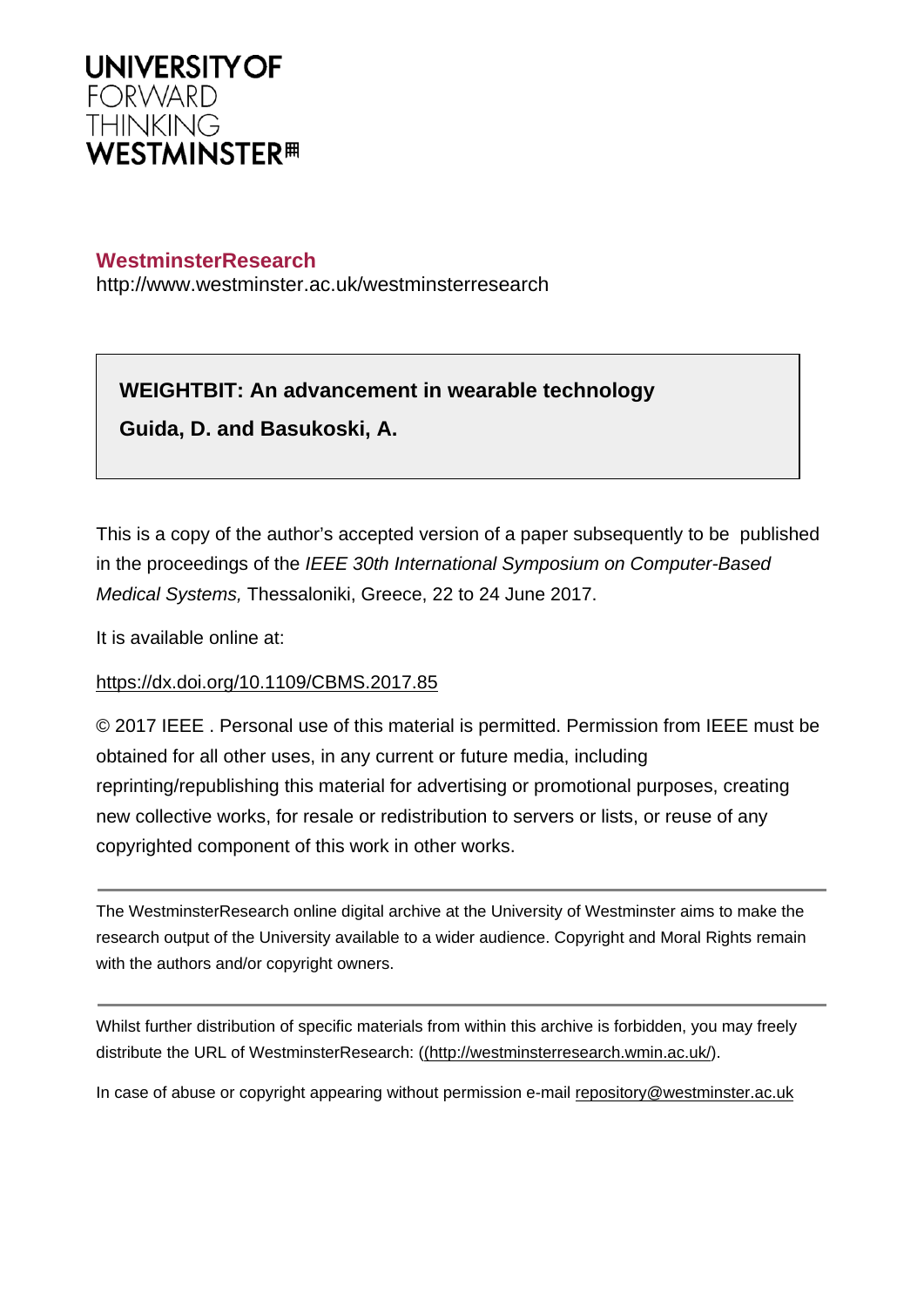## **WEIGHTBIT**

An advancment in wearable technology

Dario Guida Computer Science and Software Engineering University of Westminster London United Kingdom dario.guida@my.westminster.ac.uk

*Abstract*—**Wearable devices are becoming an important interface between users and fitness activities. Their capabilities are improving exponentially, and new strategies are being developed to track sports using sensors that are widely used in robotics. These wearable gadgets are normally created in conjunction with smartphone applications enabling the user to visualise the data and share it through social networks, or compete with other users. The technology behind these devices is often simple using sensors that can be found in a smartphone, such as GPS, accelerometer and gyroscope. However, there are currently no devices capable of measuring the gym activity of weight lifting. In this paper, we present WeightBit: a system consisting of technologically enhanced gym gloves, comprised of the aforementioned sensor's as well as an additional weight sensor to detect weight and arm movements. Using this data in combination with a smartphone application, it will be possible to monitor a new series of sports activities with specific focus on weight training. Furthermore, the data collected by the application will enable broader research by medical researchers or institutions. The goal is to keep users focused and keen to live a healthy life, providing them a great tool to track their progress, and to develop a system that will allow medical institutions access to this data for further study.**

## I. INTRODUCTION

Health and fitness are increasingly becoming a part of people's everyday lives. With a greater awareness of the direct correlation between health, fitness and different medical conditions, it is no wonder that people are becoming more committed and invested in achieving their optimum health.

This greater focus on healthy living is in no small part due to the large quantity of information that is now available through the use of the internet and access to social media. In conjunction with the massive boom in wearable devices, which is supported by ACSM listing wearable technology as the No. 1 trend for 2016, there is no doubt that wearable devices have become a must have gadget for those tracking their fitness and training activities. A survey undertaken by GFK in 2016 across 16 countries shows that 33% of people currently track and monitor their fitness via an online app or device.

Artie Basukoski (ORCID 2-2670-8598) Computer Science

University of Westminster London United Kingdom a.basukoski@westminster.ac.uk

These wearable devices detect basic fitness activity through their inbuilt Global Positioning System (GPS), accelerometer, gyroscope and heartbeat sensor technologies, which are linked to a custom smart phone application providing the user with a visual display of the data. This wearable technology has effectively taken fitness out of the four walls of the gym and into people's everyday lives. They have handed ownership directly back to the individual user helping to maintain constant engagement with their personal fitness activity. They offer regular reminders and incentives to keep people motivated and invested in their own development.

However, further research and experimentation could provide a possible solution to evaluate performance and muscle gain for the upper arms that can be applied for both recreational activities in the gym as well as medical purposes such as physiotherapy.

In 2014 Apple Inc. announced the launch of their Health Kit Framework at their Worldwide Developers Conference (WWDC). The main purpose of this framework is to provide a platform that can collect meaningful data such as heart-rate, calories burned, blood pressure, blood sugar and cholesterol. The data can be automatically shared with medical institutions or hospitals using an iOS application, enabling them to monitor their patients remotely.

This Health Kit framework is still in its infancy, with a majority of the data collected still only being shared between users on social media or proprietary frameworks. This valuable data is rarely shared with medical institutions for further research and statistical analysis, and it is typically not platform independent. However, as these frameworks become more common in our medical establishments, it has the potential to revolutionise the way medical treatments are managed.

The use of wearable devices and performance tracking is commonplace in more cardio based fitness activities but the ability to track arm movements and weight lifted using wearable devices still remains a relatively unexplored area.

Strava, is an example of an existing application which records user's activities. It combines data retrieved from the GPS embedded in the phone to calculate distance run or cycled, and compares performances over time. It also has a social feature that allows the user to connect with Strava's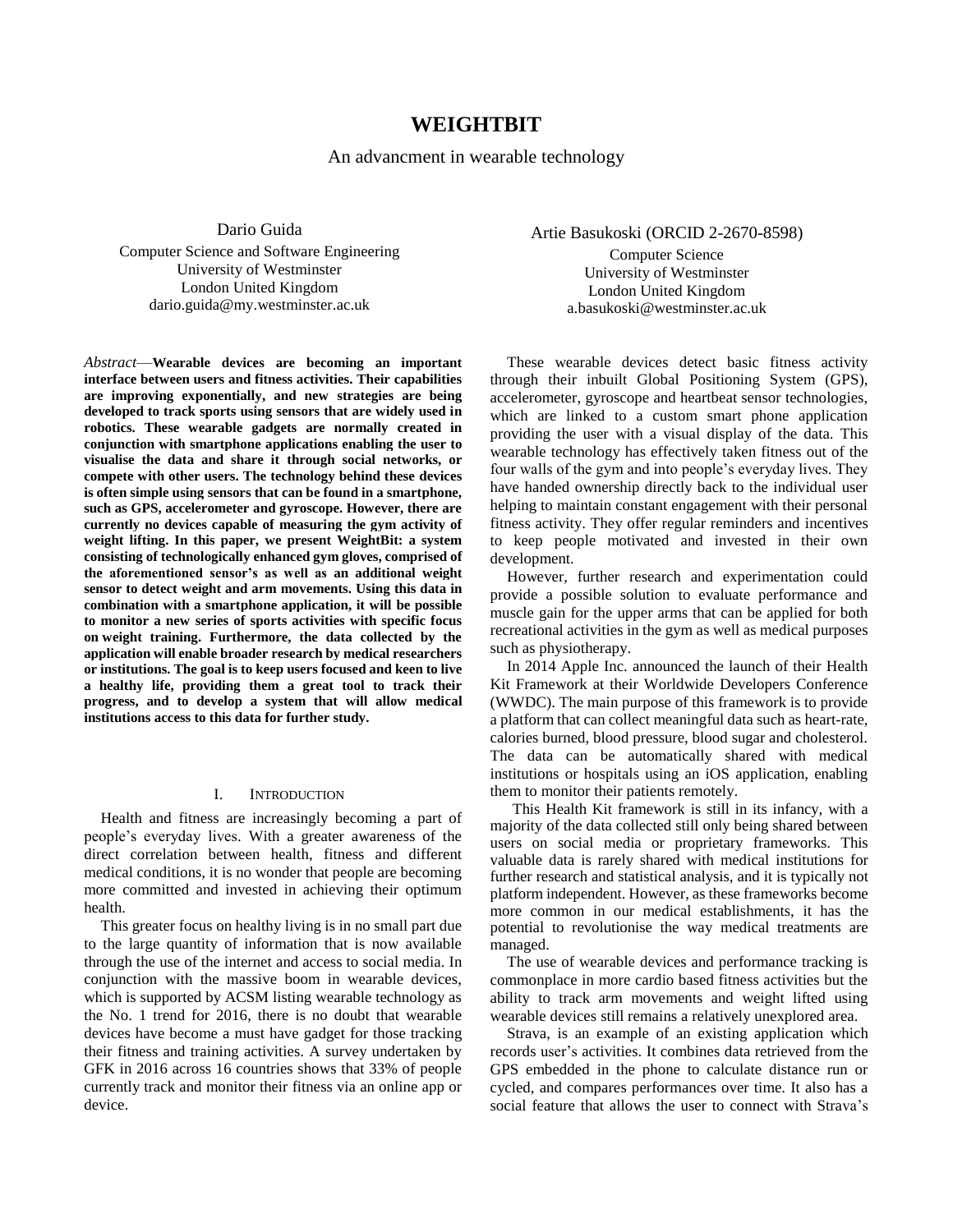community and share results and data related to the user's activity. There is also the Apple Watch version for Strava which enhances the capabilities of the phone application allowing the user to retrieve the heart beat through the watch' embedded sensor.

Furthermore, Strava provides a set of API's to help software developers to include Strava user's data in their software.

The WeightBit App seeks to offer further functionality by providing an application that allows users to track their weight lifting activity through the use of a smart glove with inbuilt sensors. This App will create an interface between the user and the glove, allowing data to be retrieved via a Bluetooth connection. Once the user begins an activity session, the application will automatically start listening for incoming data and will store the data in the device database. When the user finishes the activity session, the application displays all the data collected giving the user a detailed report of the activity by displaying: weight lifted, type of exercise, repetitions, and heartbeat. The application will also synchronise this data with an external database where users' data will be stored and reused by a web application.

#### II. MOTIVATION

 There are four key areas that the WeightBit Application intends to focus on. The first, is to help people stay focused and motivated in achieving their fitness goals. Leveraging their interest in tracking activity and rewarding users with virtual badges or encouragement to keep pushing their limits.

The second is to automate repetitive tasks such as inputting data into a fitness application (i.e. fitness app requires user to input the exercise, repetitions and possible weight lifted) that could discourage the user and act as a barrier to use.

The third is to create a reusable technology that is applicable in the medical sector (i.e. physiotherapy). The fourth is to create a standard, which could be adopted by different companies that produce wearable devices, to share these valuable data for medical research or medical statistics.

 Weight lifting is increasingly becoming recognised as a fundamental element for success in the world of fitness, both in the professional arena and in everyday life. Weight lifting and resistance training are generally recommended as key components in any training program. Not only are they essential in the weight lifting arena but there is also the focus on building strength to improve performance in endurance sports such as running.

 The benefits of weight training are also fundamental to ensuring optimum health. Inactive adults will typically see between a 3% and 8% loss of muscle mass per decade which can be easily avoided with a regular weight lifting program. Resistance training can also help increase metabolic rate by 7% which helps to minimize muscle loss.

 Weight lifting can also help to preserve and advance muscle mass and bone mass which helps to reduce the risk of osteoporosis, by significantly slowing down if not completely halting bone deterioration. The regular activity of weight lifting also helps to decrease the risk of injury, by building muscle to protect joints helping to improve balance and enabling better co-ordination, which is crucial as people age to help guarantee they can maintain an active and independent lifestyle for as long as possible.

 Resistance training can also help increase metabolic rate by 7% which helps to reduce body fat and burn calories more efficiently, resulting in healthy weight loss minimizing the risk of conditions such as heart disease, strokes and diabetes.

 Tracking weight lifting in both fitness and health based activities is very important as it allows the user to remain engaged and focused on their own fitness and development.

 It enables users to see their progress in real time and in doing so motivates the user to persevere, which is crucial to see the optimal benefits in all these fields.

 Whilst tracking weight lifting and strength training can play a key role in improving fitness and health it can also be applied to physiotherapy and rehabilitation after injury. Rehabilitation requires regular activity, most of which will need to be undertaken outside the physiotherapy office. Therefore, having a way to accurately track progress both for the patient and the physiotherapist has many benefits. It allows the patient to remain motivated, which is one of the key advantage for people who use wearable devices. It could also help speed up treatment as it will help to ensure that the patient does not miss any sessions in their own time, as they know it will be tracked and reported to their doctor. It also allows both parties to monitor the activities remotely which allows the professional therapist to work efficiently, potentially reducing the number of visits required and in turn being able to treat more patients, whilst allowing the patient to fit their rehabilitation more readily into their lives with less trips to and from the physiotherapist office.

### III. THE GLOVE

.

To automatically collect data from individuals during their fitness activity without resorting to sophisticated tools, a simple technology must be applied to common tools used during the activity, in this case a gym glove.

Most people that attend the gym for weight and resistance training will usually use gloves to protect their hands against brush or excoriations. Therefore, applying sensors and a small circuit to the gloves will enable them to become the main entry point to collect data.

Detecting weight and type of movement requires three sensors to work together. The first is a weight sensor, which will measure the weight that is used. The second is an accelerometer to calculate the change in g-force in the three axes X, Y, Z and the angle that has been produced by the movement. The third sensor required is a gyroscope which will detect angular position around the three axes and in combination with the accelerometer, which detects the gravity vector, will allow the software to determine what type of exercise is in progress, constantly checking and comparing the angles and rotations produced.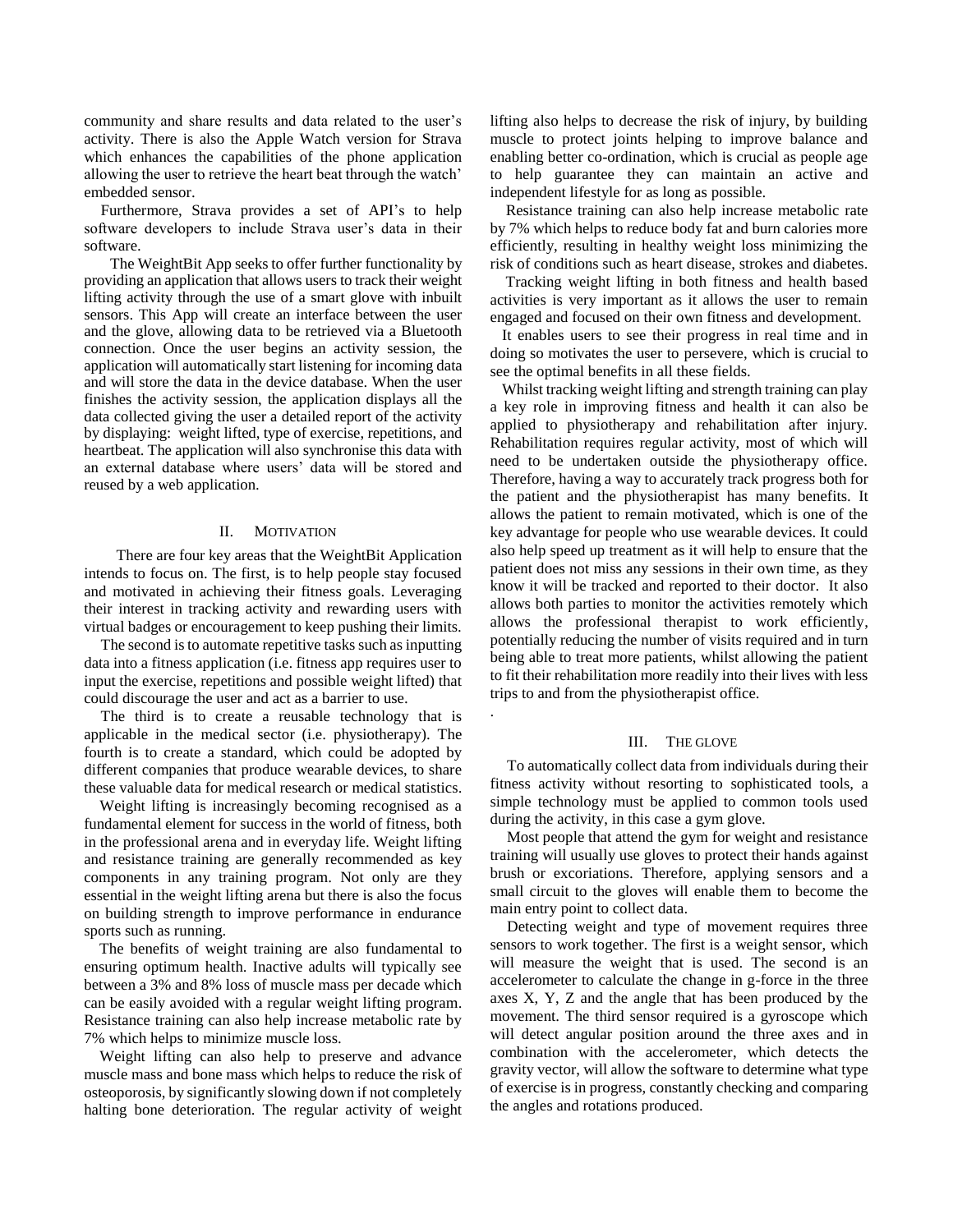

As figure 3 shows the data coming from the accelerometer are processed with a low pass filter and the gyroscope data is processed with high pass filter, the combination of these two is called a complementary filter.

*Fig. 3 Complementary filter*



The mathematical formula behind the complementary filter applied to the accelerometer and gyroscope is

#### angle =  $0.98*(angle+gyro*dt) + 0.02*accelerometer$

The gyroscope data is integrated every 10 milliseconds (the sample rate) with the current angle value, and it is summed with the low-pass data from the accelerometer. The accelerometer data is just the angle in degrees calculated with the arctangent of the accelerometer value of x over the accelerometer value of y. The time constant (0.98 and 0.02) can be used as boundaries between gyroscope' s value , and the accelerometer' value.

#### IV. THE APPLICATION

The glove needs to be connected to a device that can read, process, display, and share the collected data. The iPhone is the ideal candidate for this, providing a mature and efficient framework to work with.

All the inputs collected by the sensors are streamed via Bluetooth to an application that will interpret and store the data inside the iPhone database whilst also synchronizing and updating an external database to provide data to the web dashboard through an API.

Figure 4 shows the architecture of the WeightBit system and how all components are connected to each other.



*Fig. 2 Differential measurements taken with gyroscope and accelerometer and complementary filter for the same angle*



As shown in the figure 1, it is possible to calculate the angle, given 3 axes using this Eq. (1) :

$$
\theta = \tan^{-1}\left(\frac{y^2}{\sqrt{x^2 + z^2}}\right)
$$

but as figure 2 shows the accelerometer is prone to interference due to its sensitivity to a force change. On the other hand the gyroscope is prone to another interference, called drifting, which makes the gyro to not return to a zero value when it goes back to its initial position.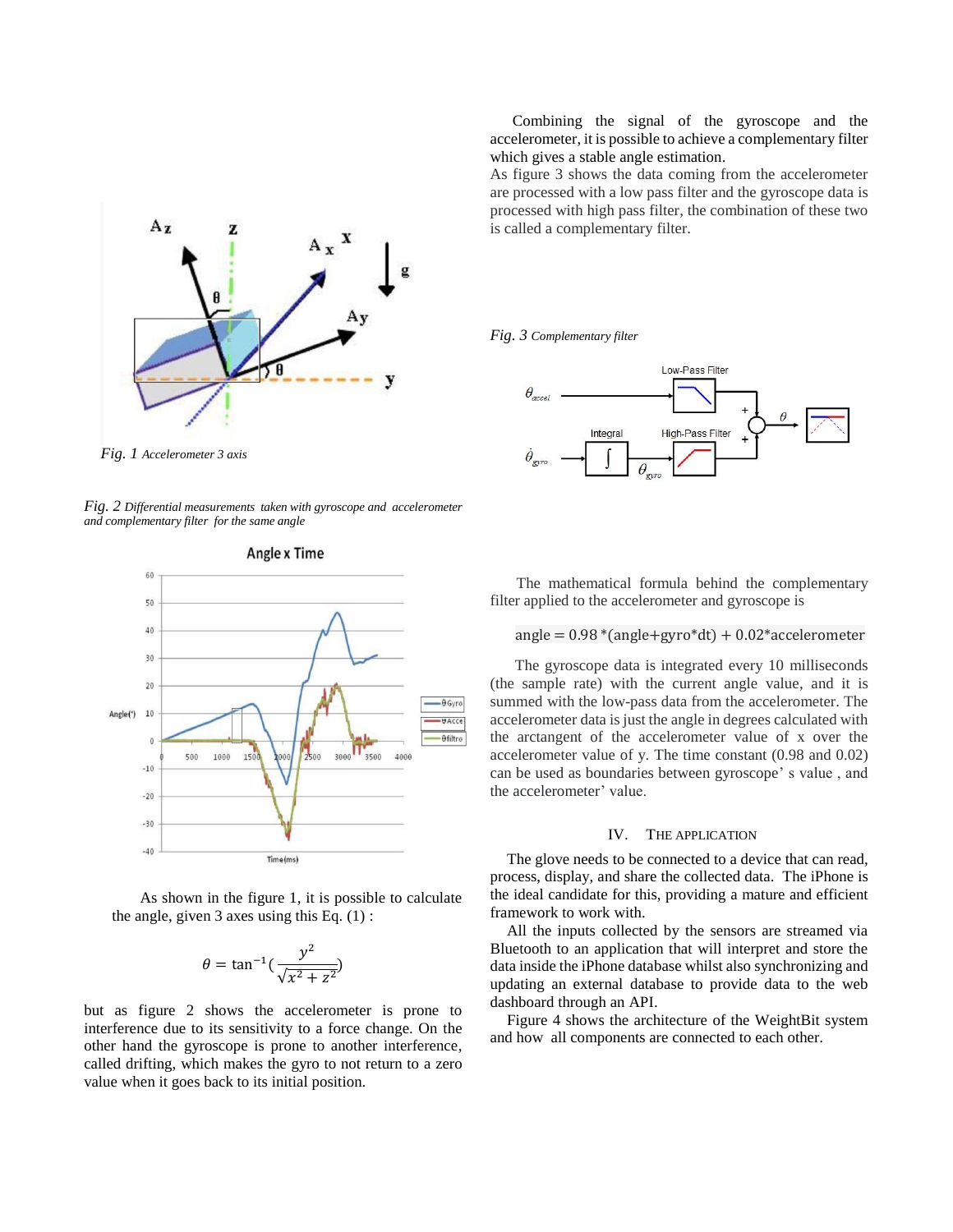*Fig. 4 WeightBit System Architecture* 



The WeightBit application takes advantage of the Healthkit framework developed by Apple, helping the user to understand the progress made within a visual representation of the data in simple graphs. As an extra feature, it is also possible to connect the application to an Apple watch, to retrieve heartbeat data during the activity session and calculate calories burnt.

This technology is not only for use in a gym environment but can also be applied to the medical profession. Specifically, within physiotherapy, where the glove can be used to track the progress of a patient under rehabilitation after an arm injury. The application is a fundamental part of the ecosystem, providing a connection between the user and the glove and between the user and the doctor or medical practitioner who will observe and study the data. As previously mentioned, the data will be collected by the phone but will be anonymised and saved in an external database that will be available to medical institutions for further study or research, always guaranteeing anonymity for the users.





## V. HOW TO SHARE DATA

There are two ways of sharing and displaying data with via the http protocol. They are Json and Xml, both are widely used and both have advantages and disadvantages. Json is the most popular due to its clarity and simplicity, but for a doctor or a researcher it is not always easy to understand how to use the data in this format, or more importantly how to retrieve this data.

If every technology company that produces wearable devices decided to make data available in different formats and different standards, most of the data would go unutilized, due to the complexity in remembering how to retrieve and manipulate it. To overcome these problems a standard must be adopted to facilitate and help researchers and doctors use this data for their studies.

There are standards in web development that specify how data should be represented in order to make it available and consumed by developers and it works perfectly for those who work in software or web development. Usually to retrieve data from a service through the web an Application Program Interface (API) is used and it looks like

*["https://domainname.com/api/service?serciseId=nameO](https://domainname.com/api/service?serciseId=)f Resource&secondService=nameOfSecondService".*

It is essentially a Uniform Resource Locator (URL) with parameters to query the server. The more details that are needed, the longer and more complicated the query becomes.

People that need to retrieve and consume this data, shall be provided with an open on-line platform where data can be queried and sorted easily. WeightBit will provide a Rest API to make it easier for medical institutions to interface to this data, whilst ensuring security and anonymity for those sharing the data.

One of the key ways that WeightBit attempts to serve data is by providing basic or advanced filters on the server side to find data. By using meaningful and simple words in the Url, such as:

## <https://weightbit.uk/api/2016/man/25-45/heart>

those searching through the data will be able to locate it easily. The example shows the Url uses simple words to describe a resource by filtering a set criteria for heartbeat data of all men between 25 and 45 years old during year 2016.

 The Rest API will deliver raw data in Json format and despite the capabilities of filtering the data through a powerful API, the usage of the data is still limited in its raw state. The data must also provide meaningful information to an analyst using graphs or pie charts to allow quick and clearer understanding.

Taking advantage of Scalable Vector Graphic (SVG) combined with the data provided by the user using the Weightbit application, the web-dashboard will enhance visualisation of the data by providing a variety of graphs, to describe performance and progress over time.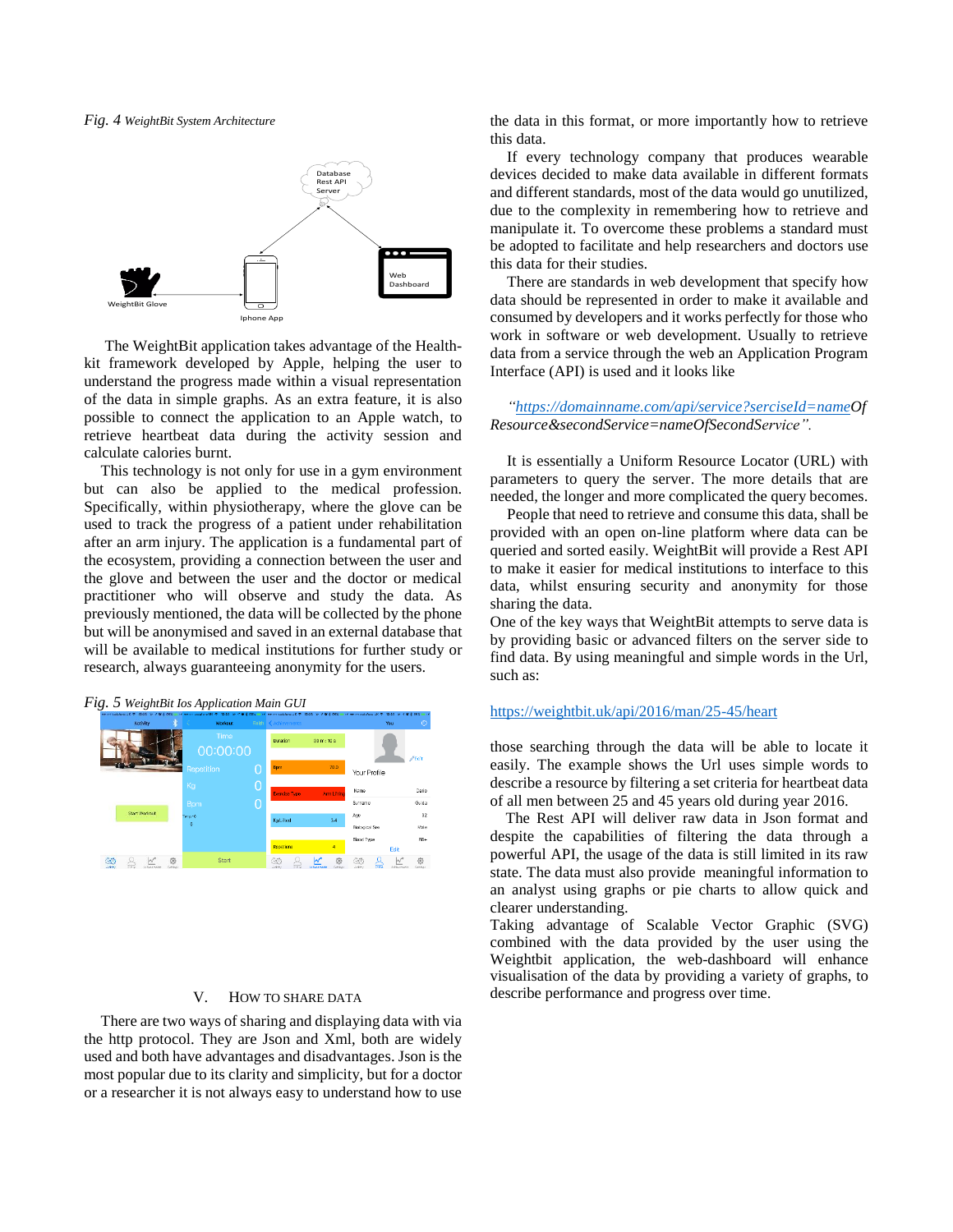## *Fig. 6 Web Dashboard WeightBit*



Figure 6 shows an example displaying a user's activities and performances using SVG graph and pie charts.

The dashboard will be a useful tool for professional physiotherapists and trainers providing them with meaningful ways to visualise the data. It will also allow them to filter tracked progress enabling them to provide immediate and more relevant advice to patients or athletes.

### VI. POSSIBLE USAGE OF MACHINE LEARNING

When there is a high volume of data available, machine learning is one of the most useful tools to analyse this data and try to find a pattern that can be the key to both solving and spotting problems. If we think, for example, how hard it is to detect a type of exercise by just looking at the angular movement of the arm: people move in different ways and have different levels of strength, therefore a single hard coded algorithm is not enough to cover all these possible differences. Furthermore, with increased variables at play, bugs are more likely to impact the usability of this technology.

Machine learning in this context is the solution to solve this problem. It will be used to detect patterns in movement, which are unique to each individual user, and it will adapt and help to increase the types of exercises that are detectable by the glove. It could also provide analysis of possible physical improvements during a set timeframe, such as muscle loss/gain or possible cardio problems.

There are two possible approaches to implement machine learning. The first is using a cloud platform where the data stored or streamed into it is analysed by embedded machine learning tools (i.e. Microsoft Azure Platform). The second is to implement the machine learning within the iPhone application itself.

The first solution will allow for adjustments, improving the application generally and will be able to produce an accurate analysis of all users' data and enhance the algorithm's ability to detect different types of movements, but it will also be less accurate for each individual user. The second will improve the accuracy of measurement for individual users, and could allow for customization of the types of exercise that can be monitored.

VII. STRATEGY TO KEEP USER'S USING THE APP

*1) Usage for in fitness/gym scenario* 

Key aspects to succeed in keeping the user using the applications over the time are:

- Provide readable and pleasant visualisation of data through simple graphs.
- Remind users to take a weekly challenge by offering reward such as a badge or points
- Avoid difficult setup or configuration to use the application
- Embrace its technological ecosystem (i.e. if the user uses an iPhone, chances are they also have an apple watch, hence provide an apple watch app that can be used instead of an iPhone).

## *2) Usage in a medical scenario*

Key aspects to succeed in keeping the patient using/ understanding the applications during their rehabilitation:

- Daily remainders of the activity
- Direct communication with the doctor
- Automation of the process (the patient needs to perform the exercise routine prescribed by the doctor)
- Rewards and encouragement during and after the exercise
- Visible progress and notified countdown to the end of the treatment

#### VIII. WEB APPLICATION

Most of the fitness apps, such as 'Runtastic', 'Runkeeper' or 'Strava' offer a web version of the iPhone app. These web apps provide the same data as is stored in the iPhone but take advantage of a wider screen size providing an overall better user experience in terms of visualizing and displaying the data. WeightBit will provide a dashboard-type web app that will help the users to understand, filter, sort and share data within a visual environment.

This dashboard concept could also be used as the interface between doctors and patients, where both can access, interact and monitor progress which is fundamental towards achieving physical rehabilitation. Furthermore, there will be less necessity for the patient to go to the hospital or

clinics to check their status, hence decreasing the gap between the number of available doctors and the number of patients requiring appointments.